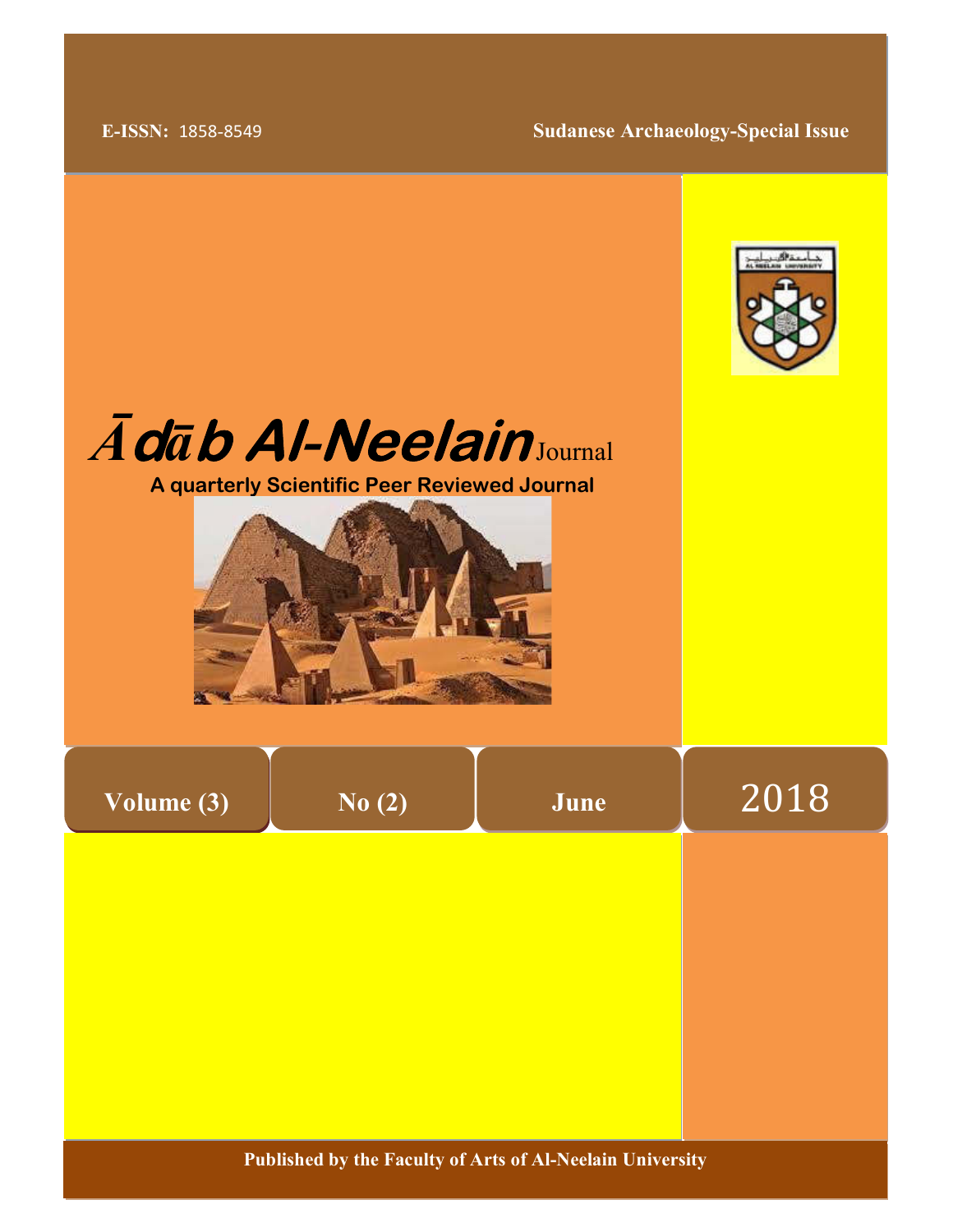# Ādāb Al-Neelain journal

# A Quarterly Scientific Peer Reviewed Journal

(Sudanese Archaeology-Special Issue)

Published by the Faculty of Arts of Al-Neelain University

 $\overline{a}$ 

Volume (3) No (2) June, 2018

E-ISSN: 1858-8549

Print -ISSN: 1585-5523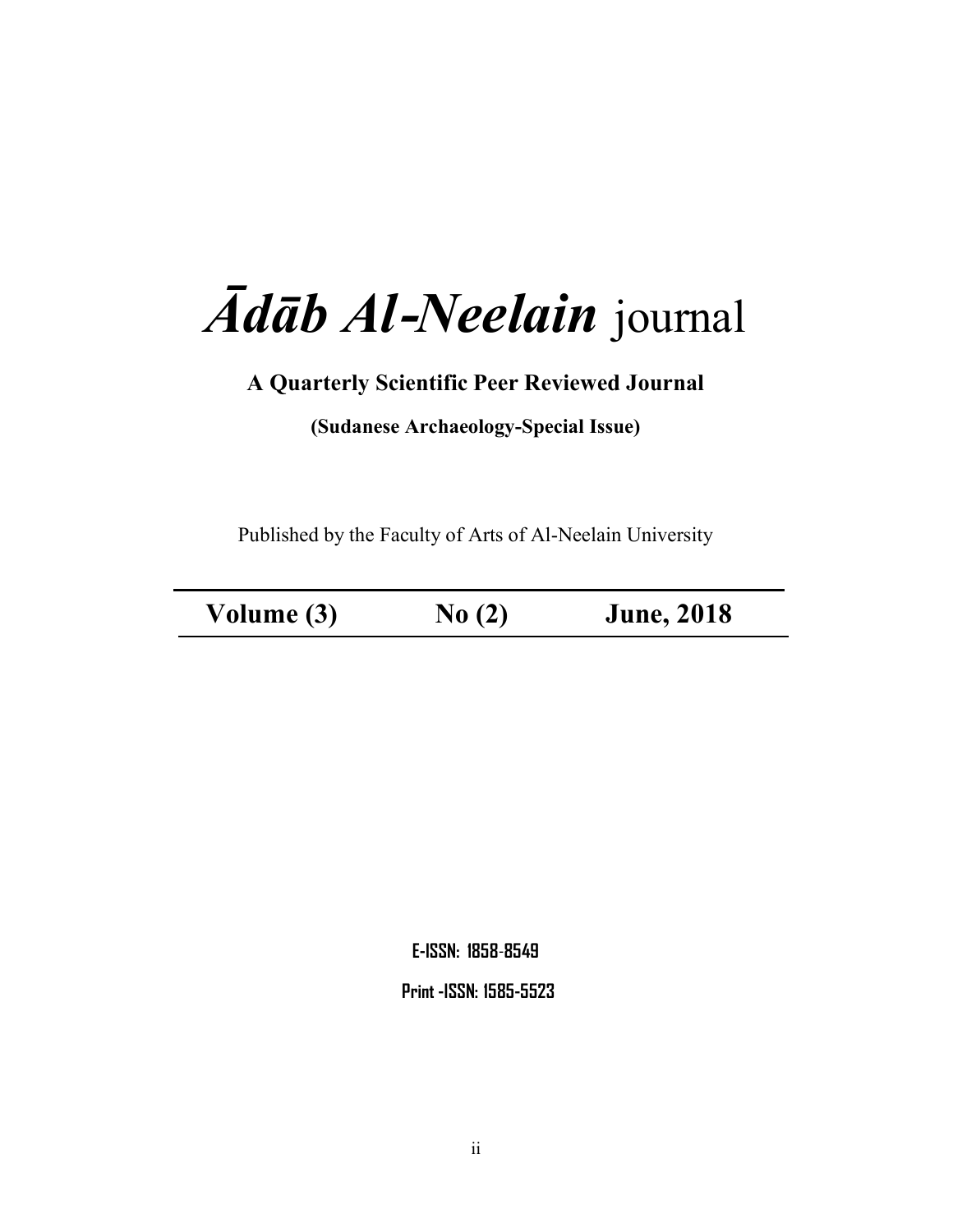# Editor-in-Chief Dr. Abdel-Bagi Younis Ismail

# Editorial Secretary

# Dr. Samir Ibrahim Bakhit

## Advisory Body | Editorial Board

Prof. Kamal Hashim Binnawi – VC Chairman Prof. Saad-ud-Din Abdul-Hay Member Prof. Maimoona Merghani Hamza Member Prof. Mustafa Abdu M. Kheir Member Prof. Radiyya Adam Muhammad Member Prof. Al-Hasan Fadul Ali Member Dr. Numan M. Salih Member

Dr. Al-Sir Al-Ameen Hamid Member

Dr. Ali Salih Karrar

Dr.Mohammad Al-Mogtaba Abdul-Aziz

Dr. Husham Omer Al-Nour

Dr.Fadul Abdel-RahimAbdalla

#### Correspondence:

E-Mail : adabalneelain@gmail.com

Note: All Issues of Adab Alneelain Journal Available At Alneelain Web Site through Links:

http://172.16.12.110:8080/xmlui/handle/123456789/2642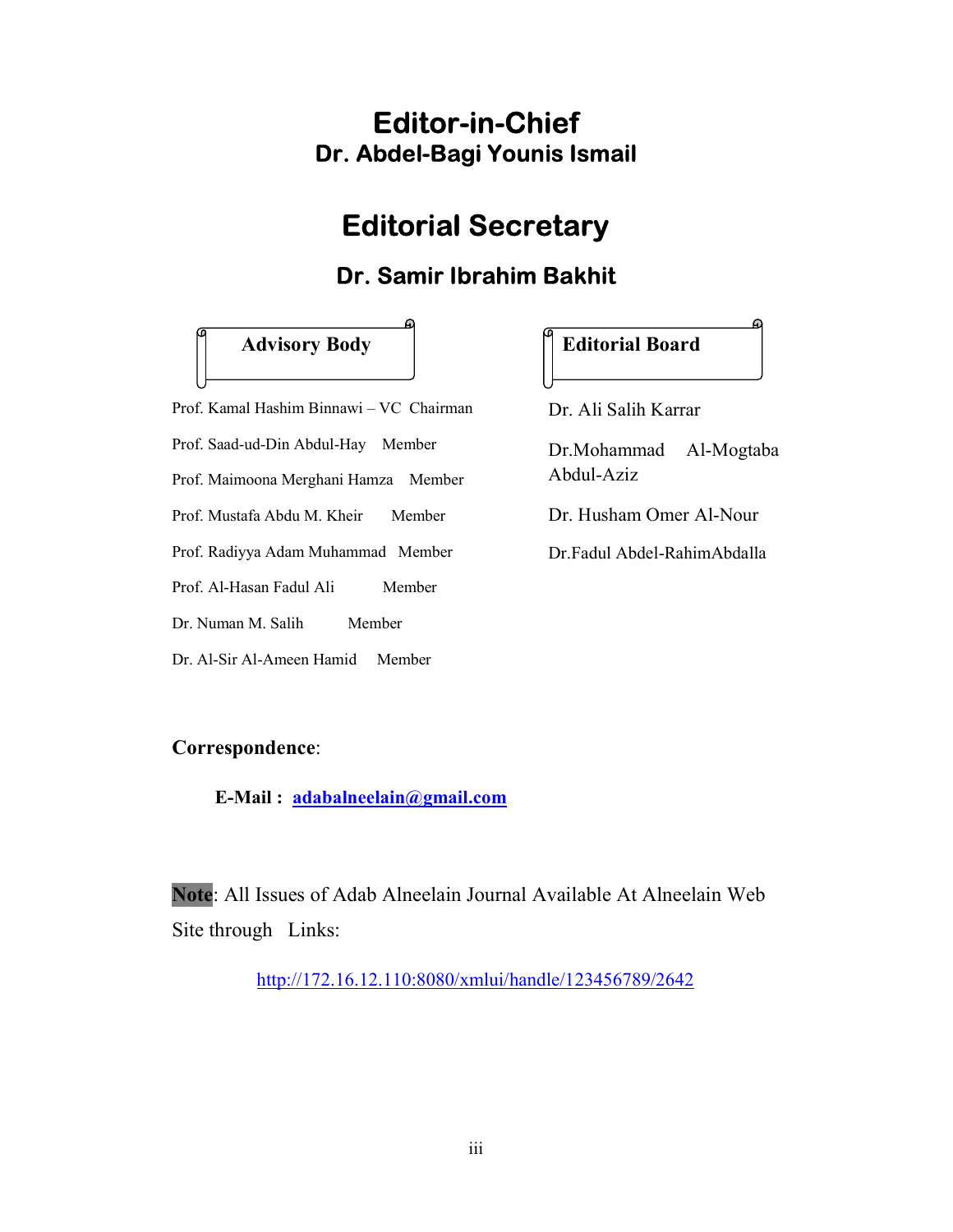# Guidelines and Terms of Publication

Scientific Peer Reviewed Journal quarterly is a *Neelain-Al Ādāb* Published by the Faculty of Arts of Al-Neelain University. The journal proper aims at publishing authentic valuable research which follows scientific methods, according to the following rules, terms and : procedures

- The paper should be authentic, original, creative and within the prescribed disciplines of the journal.
- Obtainment of ethics clearance for research /article intended for publication from–Scientific Research Deanship(IRB), AlNeelain University .
- Papers may be written in Arabic, English or French; with a word limit of 10.000 to 12.000 words (including references and appendixes if applicable).
- The methodological introduction should not exceed 10% of the whole paper, and the content should be written in paragraphs without subtitles.
- Papers written in Arabic should be in Simplified Arabic typeface (size 14 pts), and titles in the same typeface in bold (16 pts). Papers written in English or French should be in Times New Roman (size 14 pts), and titles in the same typeface in bold (16 pts). Set margins to Normal.
- Works translated from other languages are acceptable, given that the source text is enclosed and bibliographic description of the source is included. Reports of conferences, seminars, symposiums, workshops , bibliographies and indexes also are acceptable.
- Book reviews are acceptable, with a word limit of 1000-1200 words, including description, analysis and abstract. Consideration should be paid to the proper discussion of the author's statements, his references reliability, results accuracy, and proper citation (including the title, author's name, publisher, place and date of publication, and page numbers).
- The correctness of the language in terms of grammar, spelling and proper use of punctuation should be considered.
- Highlight the most important topics by isolating key terms (not more than five).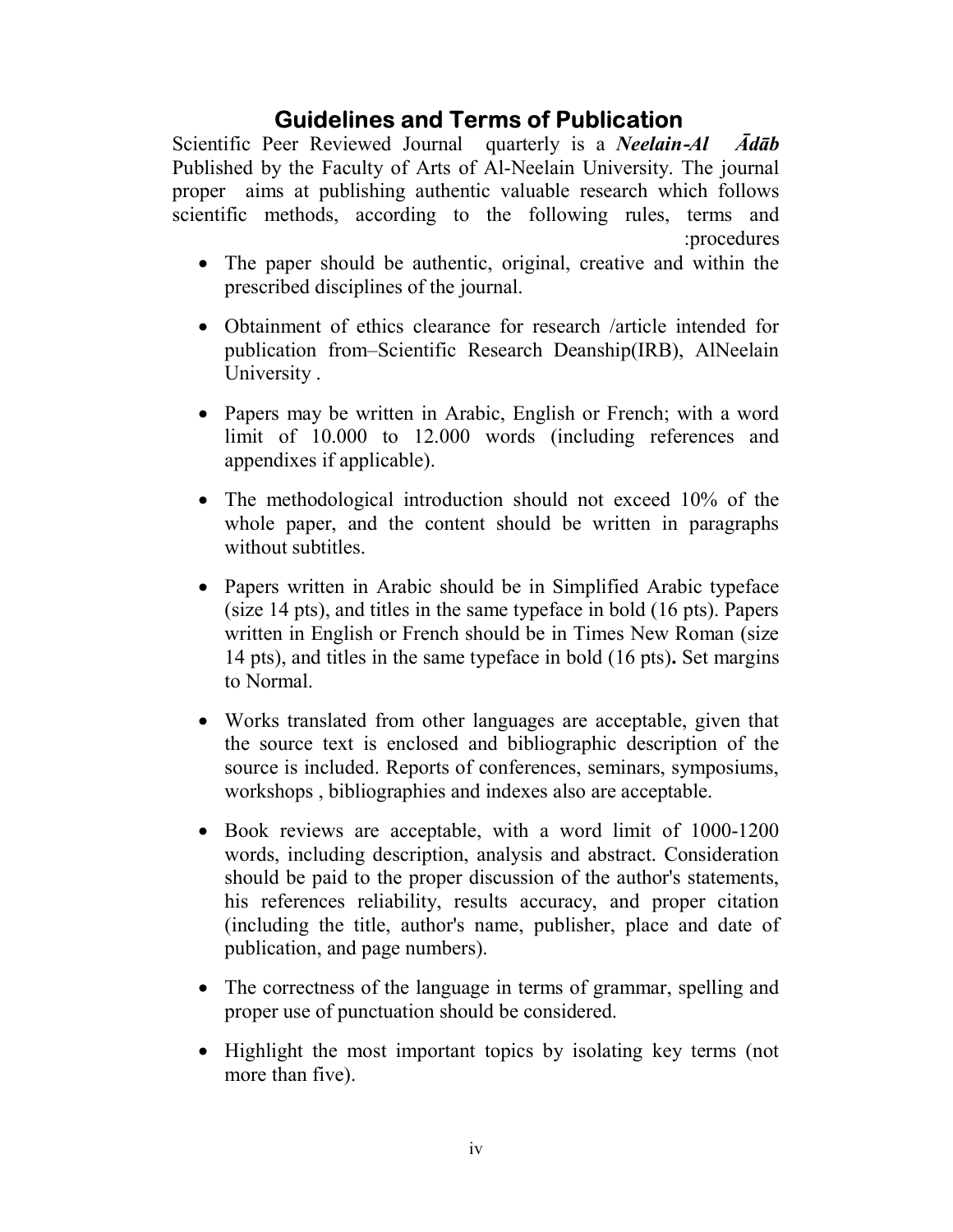- An abstract with a word limit of 100-200 words in Arabic and English should be submitted along with the paper; and it should include the following: the main objectives, the topic, the methodology and the main results.
- Cited references should be written as footnotes or as in-text citations. References should be compiled at the end of the paper, beginning with the Arabic references and then the references in other languages, according to the adopted standard styles of reference compilation (including the title, the author's name, publishers, place and date of publication).
- If there are any appendices, they should be attached at the end after the list of references. Tables and figures should be placed in their suitable locations within the text, but their dimensions should not extend to more than one page.
- Papers shall be subjected to refereeing. The researcher shall be notified of acceptance, corrections to be made or rejection of the paper. Rejected papers shall not be returned to the applicants.

### Important Notes

1. The article should be Send to the E-mail ID: adabalneelain@gmail.com 2. Opinions expressed in published papers only reflect their writer's views and none of the Editorial Board's views, the Faculty's or the University's views.

3. A brief CV should be attached includes your full name, academic rank, address of work, e-mail ID, phone number and prominent works).

4. The journal has the right to design the papers according to its own style of publication. Papers in the journal are arranged according to technical and artistic considerations which have nothing to do with the status of the researcher or the value of the research.

5. The researcher whose paper has been accepted for publication shall be notified, and he or she shall be given three free copies of the issue in which his or her paper is published.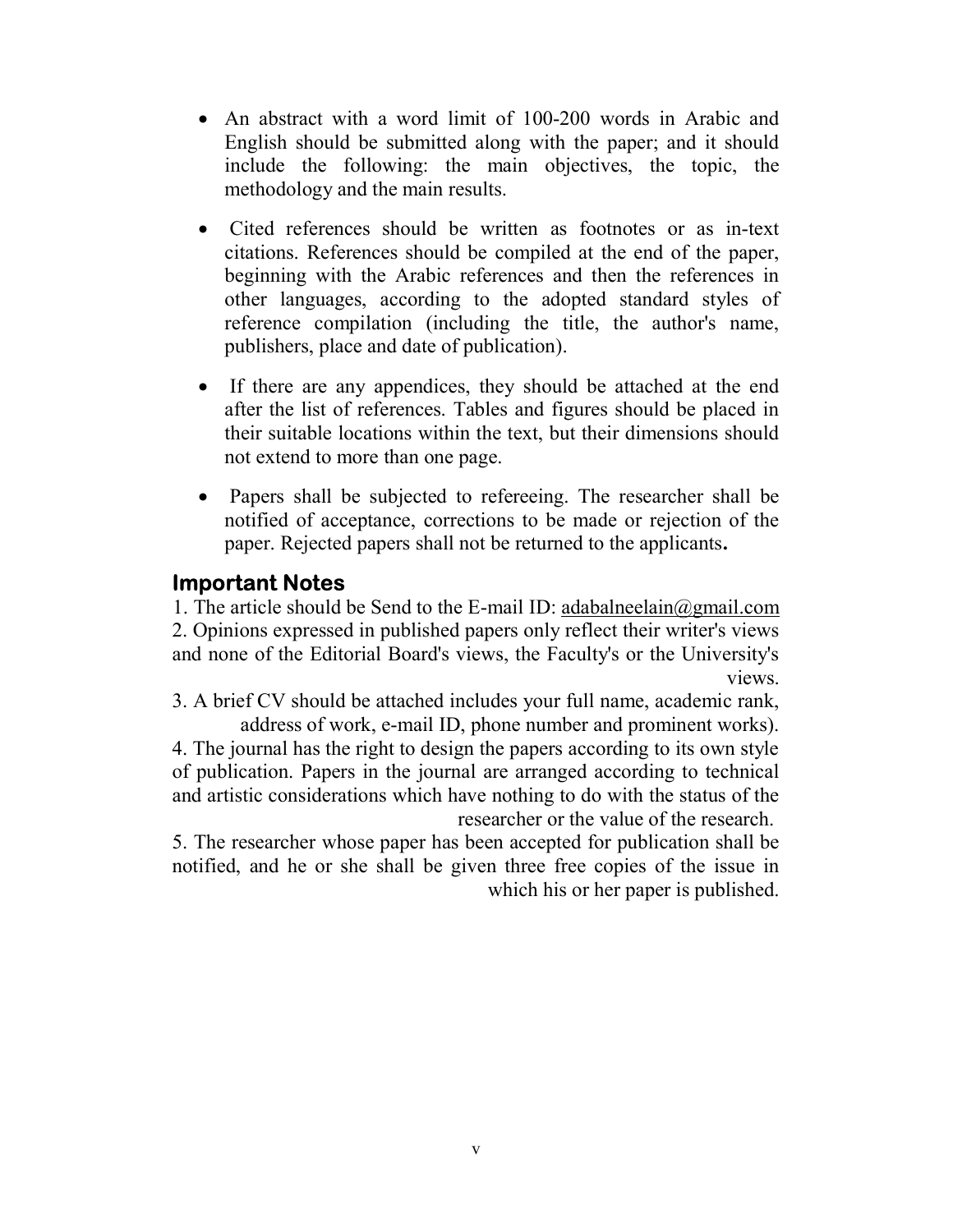# Pastoralism in the Wadi Abu Dom Sudan Nonsedentary economical strategies in the Central Bayuda

#### Tim Karberg & Angelika Lohwasser $<sup>1</sup>$ </sup>

مستخلص :

منذ عام 2009 ، وثقت المسوحات الاثرية بوادي أبو دوم العديد من السجلات الأثرية المرتبطة بمفاهيم نمط الحياة المتنقلة والرعوية. على الأقل منذ " فترة المدافن المترسة" الإقليمية ( التي تتطابق مع العصر المرَّوية بوادي النيل) ، يبدو أن الرعي قد لعب دوراً رئيسياً في اقتصاد بيوضة. على الهامش بين الفترة القديمة المتأخرة والمتغير المحلي للثقافة في العصور الوسطى ، تم استبدال الماشية باعتبارها الثر وة الحيو انية المر موقة بالجمال. على المدى القصير وكذلك المستوى المتوسط ، قد تكون الاقتصادات الرعوية في بيوضة جزاء من النظم الاقتصادية المتكاملة مع تفاعلات متعددة مع ثقافات واحات الصحراء ، وربما حتى وادي النيل. على الرغم من آليات التبادل الاقتصادي هذه ، وبالوسائل الثقافية والسياسية ، يبدو أن الرعاة في بيوضة لم يرتبطوا إلا بشكل وثيق فقط بوادي النيل في العصور القديمة والعصور الوسطى ، مما شكل ثقافة "بيوضة" مستقلة إلى حد ما.

#### 1. Abstract

 Since 2009, the Wadi Abu Dom Itinerary survey documented several archaeological records connected to mobile and pastoral lifestyle concepts. At least since the regional 'terrace tumuli period' (which corresponds to the Meroitic era of the Nile valley), pastoralism seems to have played a major role for the economy of the Bayuda. At the fringe between late antiquity and the local variant of the medieval culture, cattle as the most prestigious livestock were replaced by camels. On a short as well as a middle range level, the pastoral economies of the Bayuda might have been parts of integrated economical systems with multifold interactions with desert oasis cultures, and probably even the Nile valley. Despite these economic exchange mechanisms, by cultural and political means the pastoralists of the Bayuda seem to have been only loosely connected to the Nile valley based states of antiquity and medieval times, forming a more or less independent 'Bayuda culture'.

<sup>&</sup>lt;sup>1</sup> Wadi Abu Dom mission (Muenster University)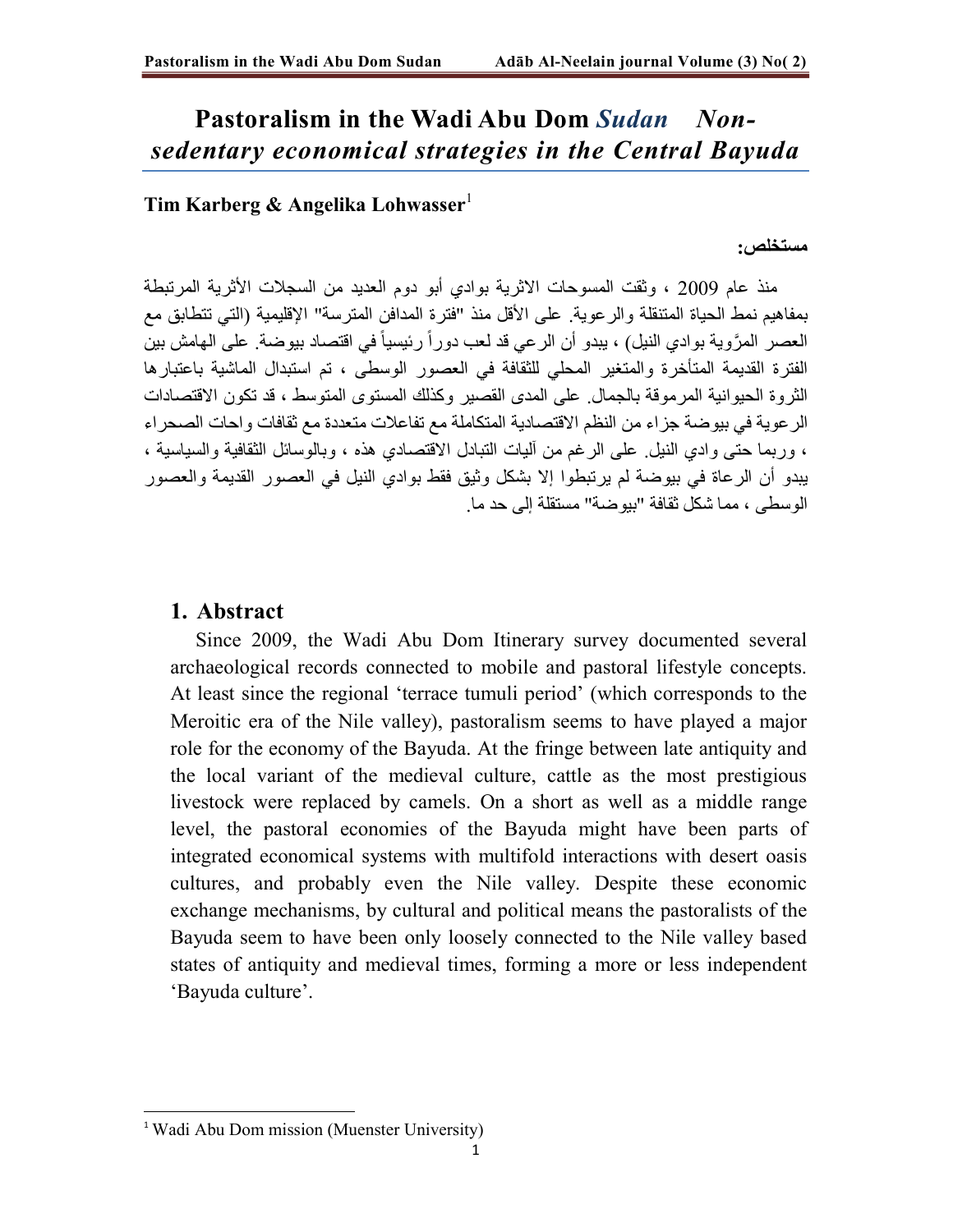#### 2. Introduction

**.** 

When we had the honor and pleasure to work with the late Khider Abdelkarim Ahmed – in the field in Sudan as well as during his stay in Berlin as a guest professor at Humboldt University – we often discussed the role of non-sedentary segments of past and present societies. Since 2009 we cooperated in the ethnoarchaeological aspect of our research in the Bayuda. During the early years of the Wadi Abu Dom Itinerary research project, he provided us with his expertise when we tried to interpret the vague remains of non-sedentary lifestyle and pastoral economies within the archaeological record properly.

We deeply regret that he was not able to see the results of the archaeological survey in the Wadi Abu Dom, as it was completed in 2016, and its supplement by archaeological excavations at the settlement of El Tuweina since then. We hope that this contribution would have met his interests.

Within the Wadi Abu Dom, various remains of different patterns of mobility and its networks are visible in the archaeological as well as the ethnographical record.<sup>2</sup> At the beginning of the project, one of its main aims was the reconstruction of the so called 'King's road' of the Napatan and Meroitic empire. After finishing the analysis of path networks and other mobility remains in the archaeological record visible in the landscape, it turned out that the Wadi Abu Dom and its immediate vicinity was not used by a single, concentrated long-distance road, but merely by a network of crisscrossing paths. The mobility patterns documented by such an infrastructure seem not to correlate with the idea of long-distance communication. We interpret them as remains of short to middle range traffic with the main goal of providing mobility within the area (and not only traversing it, as it would be the case with long-ranged roads). This short to middle range and network shaped traffic and communication patterns indicate that they were not determined only by trade, but by general mobile lifestyles and economic strategies, as found in an economy based at least partly on pastoralism.

Pastoral elements of the regional economy are documented in the archaeological record mainly by three different categories of archaeological features: camps sites, path remains, and settlement structures with remains of animal husbandry within the find material. Additionally, the general distribution patterns of

 $^2$  For a general discussion of the traffic patterns within the Wadi Abu Dom, cf. (Karberg & Lohwasser, in print, pp. 102-104).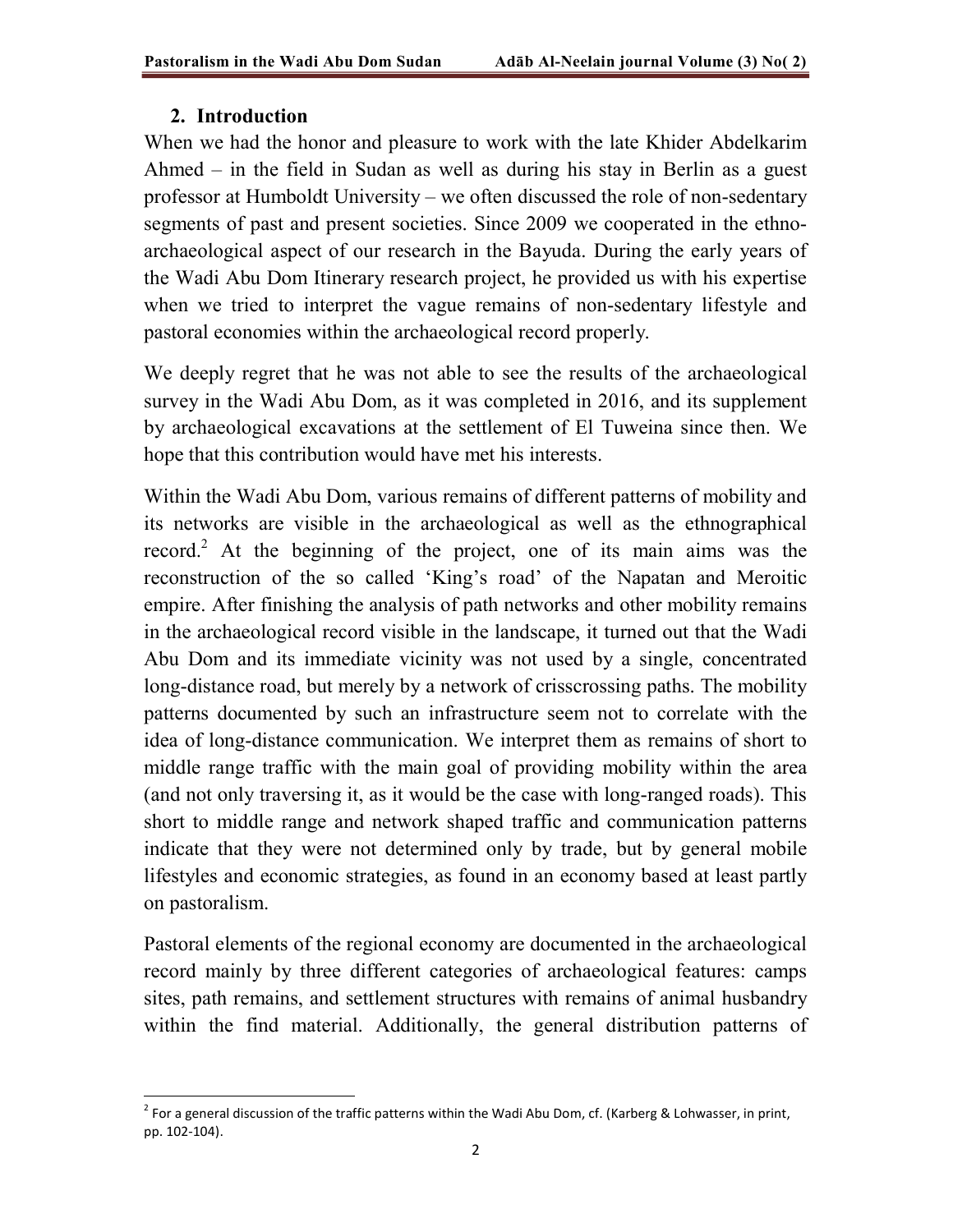archaeological sites, especially graveyards, can also indicate mobile or sedentary lifestyles.

#### 3. Camp sites

The major archaeological source for the reconstruction of mobile pastoral economies are remains of camp sites and overnight stops (Karberg & Lohwasser, in print, pp. 32-38). At the Wadi Abu Dom, two different types of these camp sites were found (Fig. 1): The first type consists of larger flat areas cleaned from stones with some 'activity centers' – mostly interpreted as fireplaces – and find concentrations within them.<sup>3</sup> They are in most cases located at the banks of larger tributary khors to the Wadi Abu Dom in the hinterland, within some distance from the main wadi bed. Besides the generally indistinctive ceramics and other find material, they are not easy to date. Interestingly, this type of camp sites occurs quite often in the hinterland of the lower Wadi Abu Dom with its oases of El Rum and Ghazali, but declines rapidly east of Umm Beida. There – obviously in antiquity as well as in recent times – the landscape changes from the greener lower wadi dominated by a dense network of ground water wells to the much less fertile middle wadi. In the middle and upper Wadi Abu Dom, another type of camp sites dominates, which does almost never occur in the lower wadi: agglomerations of bed-shaped stone settings filled with gravel (Fig. 2). According to ethnoarchaeological investigations, they seem to have been used as sleeping facilities (Lohwasser, et al., 2015, pp. 116-117).<sup>4</sup> In the upper Wadi Abu Dom east of Bir Merwa, they occur at camp sites as well as within long-term habitation sites. In the middle Wadi Abu Dom between Umm Beida and Bir Merwa, however, they are not associated with habitation structures at all, and thus have to be interpreted as camp sites and therefore records of mobile lifestyle concepts.

It remains unclear why in the different parts of the Wadi Abu Dom camp sites of mobile and therefore most presumably pastoral groups were organized and constructed in these different ways. According to our present knowledge, both types of camp installations seem not to differentiate chronologically from each other. Examples of both types were excavated exemplarily: Two 'activity center camp sites' as well as three 'gravel bed camp sites'. In both cases, find material as well as radiocarbon samples date to the 'box grave period'. Interestingly,

 $3$  Similar camp sites have been investigated in other parts of the Middle East ethnologically and archaeologically; cf. (Saidel, 2001, pp. 153-155)

<sup>&</sup>lt;sup>4</sup> Cf. also (Tschernig & Shamsalola, in print)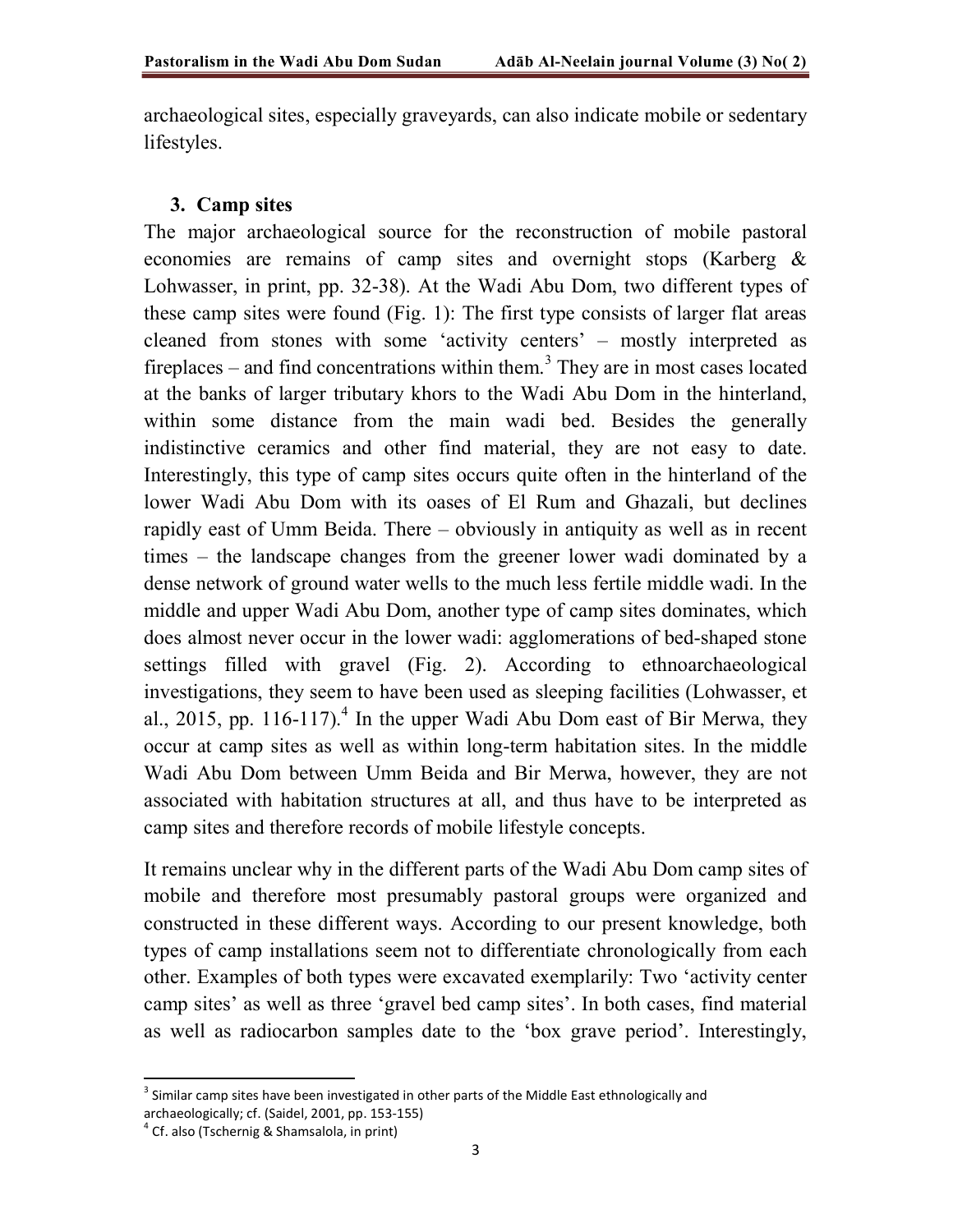earlier dates for camp sites did not show up in the trial excavations as well as the surface find assemblages investigated during the survey.<sup>5</sup> Therefore, the differentiation between these types of camp sites must have had functional rather than chronological reasons. This could be connected with the observation that the 'activity center camp sites' of the lower Wadi Abu Dom mainly concentrate in the hinterland, while the 'gravel bed camp sites' are distributed much more homogeneously on the banks of the main wadi and its tributary khors: It can be assumed that the 'activity center camp sites' document a specific pastoral economic strategy which was intended to keep the direct interference with the main wadi bed and with its oasis agriculture at a minimum. The 'gravel bed camp sites', however, seem to document a society where pastoralism – and thus a mobile lifestyle – dominated the whole wadi area. At some spots which ecologically allowed some more sedentary strategies the transition between temporary camp sites and long-term habitation sites is much more fluent than in the lower Wadi Abu Dom. Obviously, the same types of lightweight architecture were used for both, and sedentarism as well as mobility were not categorically divided from each other. It seems more likely that typical patterns of a mobile and pastoral lifestyle were used as a basis, and improved for continued use whenever the ecological circumstances made a movement unnecessary for longer periods.

#### 4. Path relics

 $\overline{a}$ 

Besides camp sites, paths are the second important cultural landscape element occurring in the Wadi Abu Dom which documents ancient patterns of mobility (Fig. 3). For reconstructing ancient mobility patterns, their chronological classification is rather important. Therefore, the fact that path remains are in most cases hard to date makes it difficult to use them as an archaeological source. Nevertheless, at least at some spots surface finds clearly associated with these paths allow some chronological interpretations. In these cases, most of the surface finds can be associated with the 'box grave period' which is the dating for most of the camp sites connected to mobility patterns based on pastoral economy as well. When combining the analysis of both archaeological categories, it seems even more clear that they document a specific pattern of a pastoral and mobile lifestyle in the Wadi Abu Dom chronologically assigned to the 'box grave period'.

 $<sup>5</sup>$  Which, of course, does not mean that earlier dating camp sites could explicitly be excluded.</sup>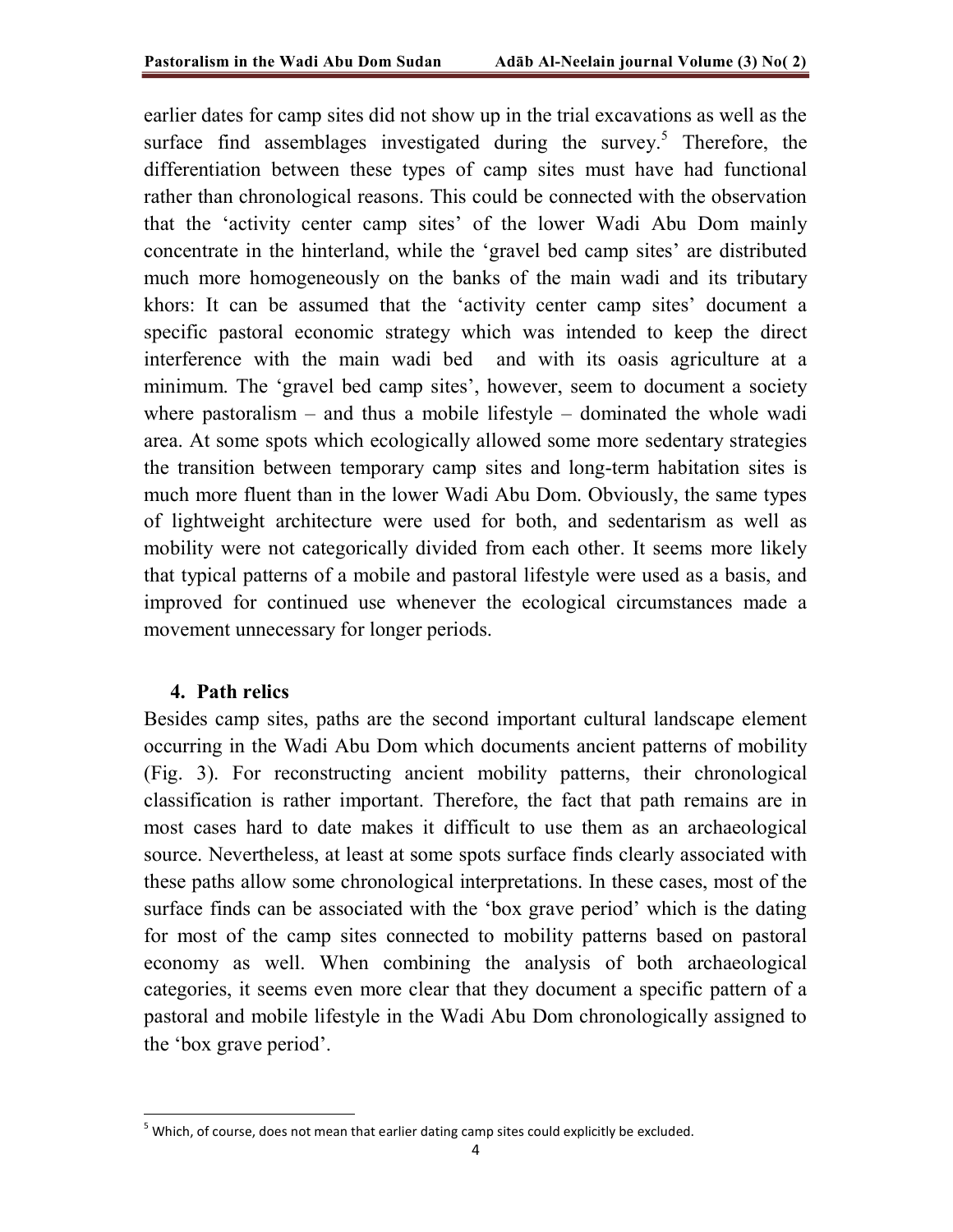#### 5. Animal remains within settlement contexts

Besides these direct records of ancient mobility, there are also indirect indications for pastoral concepts or segments of economy. The most important of them are findings of animal remains within settlement contexts in the archaeological record.

Animal bones were archaeologically documented in the Wadi Abu Dom at various, very different archaeological sites. One of them is a settlement site consisting of agglomerations of round huts, partly connected with gravel beds, in the upper Wadi Abu Dom (Fig. 4). According to the general find material, especially the ceramics, it can be dated to the 'box grave period'. The architectural concept and layout of the habitat buildings resembles the lightweight architecture to be attributed to short-termed camp sites, but the construction techniques show that they were improved to meet the requirements of some more durable settlement: The fundaments of round huts are stabilized by using a kind of double layer wall. The settlement was excavated in 2016. One interesting find was a rubbish pit close to the entrance of one of the round huts containing kitchen debris. It largely comprised from animal bones, mainly sheep and goat.<sup>6</sup>

The ecological circumstances of the direct vicinity show some indications of usable amounts of surface water during the time the settlement was in use. It was possible to carry rain-fed agriculture in the khor beds. Nevertheless, at the moment there are no hints for irrigation or other possibilities of stationary breeding of livestock in the region.<sup>7</sup> For that reason, it must be assumed that livestock production was carried out on a pastoral basis. Any delimitations of land use visible at the surface – like optical or physical demarcations – are not preserved. The distribution patterns of different categories of archaeological features and finds do not support the idea of differentiated pastoral and agricultural land at this site. This might be due to the fact that agriculture  $-$  if it formed an integral part of the local subsistence at all – was so small in scale and dependent on the general pastoral economic strategy that the division of both activities was organized on a micro-social level and left no visible traces in the archaeological record.

Another settlement spot at the fringe between the middle and the upper Wadi Abu Dom is the large habitation site of El Tuweina. This building complex is

 $^6$  This is the result of a preliminary examination in the field; a detailed archaeo-zoological analysis is carried out at the moment.

 $^7$  Like ancient Hafir constructions as found in the Keraba and Butana; cf. (Scheibner, 2014)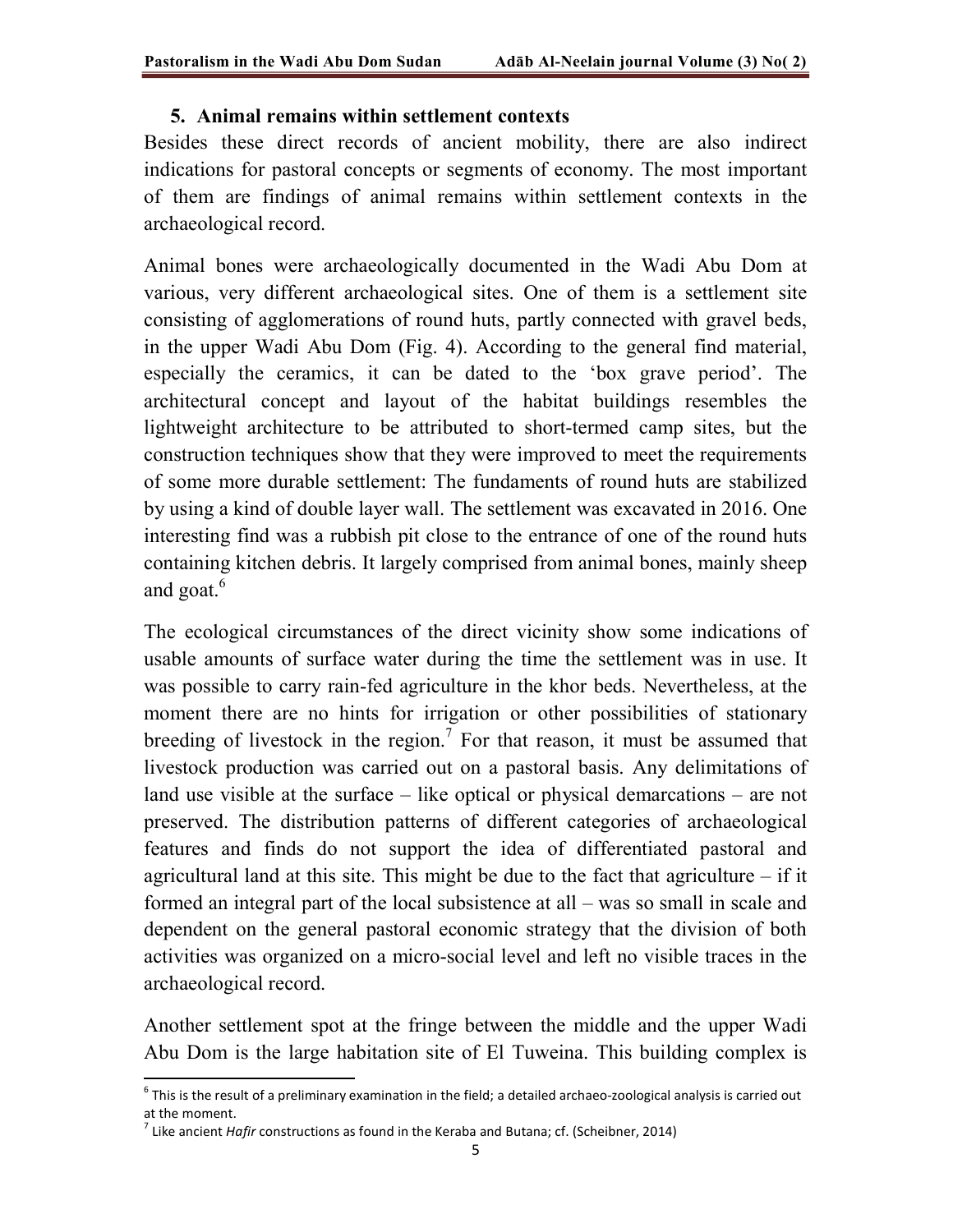rather unique in this area concerning its size as well as its layout and complexity (Eigner & Karberg, 2013). It dates to the late Meroitic period and shows characteristics of an elite residence. Several methods of food preparation were used here, including different types of barbeque (Fig. 5). Large amounts of animal bones were found, including goat and gazelle, but also significant amounts of cattle. Even regarding the fact that the area around Bir Merwa and El Tuweina is an ecologically favored zone until today and most presumably was also in antiquity (Karberg & Lohwasser, in print, pp. 92-93; Fig. 99) it is hard to imagine that the regional landscape was able to support larger amounts of cattle. In the Meroitic Keraba and Butana, cattle breeding was most presumably part of a highly integrated economy including pastoral and sedentary agricultural elements, feeding the cattle not only on natural grazing grounds but additionally on waste products of agriculture (Karberg, 2017). Such a mixed economy, as assumed for the Keraba at the same time as the settlement complex of El Tuweina was inhabited, would have relied on significant amounts of water. Water harvesting installations, like the *Hafirs* of the Butana and Keraba, would have been necessary for such an economic strategy (Scheibner, 2014). Natural grazing would have not been sufficient to support significant amounts of cattle on a pastoral basis (Schinkel, 1970, p. 209). Hafirs or other comparable water harvesting installations, as found abundantly in the Keraba in Meroitic times, are not documented at all in the archaeological record of the Wadi Abu Dom area (Karberg & Lohwasser, in print, p. 107).

At the other hand, even today small scale sorghum cultivation is practiced in the Bayuda only by rain-fed surface water without artificial water harvesting by pastoralist groups (Schinkel, 1970, p. 161). Even if the harvest of sorghum or other crops is rather small, it is not necessary the case that cattle breeding must have followed the same ideas of economic productivity as in modern societies. The social prestige of cattle keeping and consumption could have created incentives to follow strategies which – by means of modern agriculture – would be assumed "unproductive" (Herskovitz, 1926, p. 247).<sup>8</sup> Rather small amounts of cattle – not enough for a significant role within the general economy, but sufficient to fulfill the requirements of the prestige of an small elite – could have been fed on natural grazing grounds of the wadi banks and watered from wells or natural pools of surface water.

 $8$  But cf. also (Karberg, 2017, p. 114)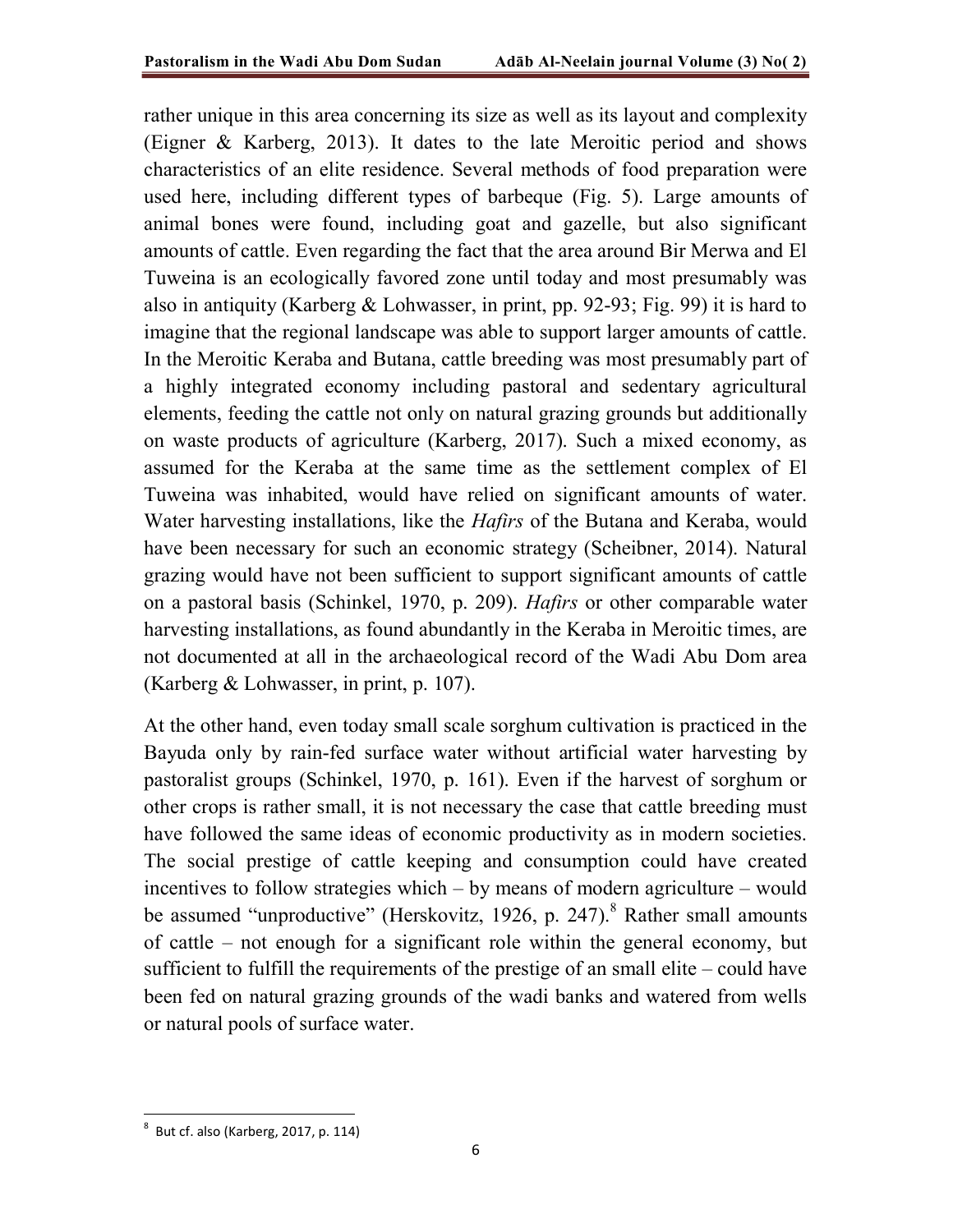#### 6. Distribution patterns of archaeological record

Besides the remains of material culture directly connected to mobile lifestyles, also other elements of the archaeological record can indicate at least indirectly their relation to the amount of mobility which was practiced during the time of their installation. This is especially true for the distribution of graves. In the middle Wadi Abu Dom these distribution patterns are distinctive: The graves of the so called 'ridge grave period' (tumuli, dome graves, and crevice graves usually dated contemporary to the Kerma and Napatan period (Karberg & Lohwasser, in print, pp. 56-59) are found in frequent, but small and homogeneously distributed clusters. From the beginning of the Meroitic period onwards, tumuli (now situated at the terraces of the main wadi and its tributary khors) cluster to few, but much larger cemeteries (Karberg & Lohwasser, in print, pp. 60-66). This observation continues during the medieval period (Karberg & Lohwasser, in print, pp. 66-70). This is, of course, no direct proof for agricultural or pastoral economic strategies during the different periods, but at least indirect indications for the general mobility of these societies. While the existence of small, but frequent cemeteries fit to a lesser amount of mobility, the few, large grave concentrations of later periods might be seen in connection with rather mobile lifestyles where the local population was used to larger distances.

In the lower and the upper Wadi Abu Dom, the distribution patterns of graves are less distinctive. In the lower wadi, also in the later periods smaller and more homogeneously distributed graveyards occur, probably connected to the still existing oases in this part of the Wadi Abu Dom, and therefore a stronger presence of sedentary segments of the society in later periods as well. In the upper Wadi Abu Dom, at the other hand, obviously very low population densities in all periods except the Medieval era makes it difficult to get diachronic results concerning the development of mobility and sedentarism.

#### 7. Conclusions

Various patterns of pastoralism can be reconstructed from the archaeological material. They can be differentiated geographically as well as chronologically. First, it is rather obvious that the material culture connected with mobile strategies differs significantly between the lower Wadi Abu Dom and the parts of the wadi east of Umm Beida. In the lower Wadi Abu Dom with its oases, campsites of mobile and pastoral elements of the ancient population are situated in the hinterland, and indicate short-term (but nevertheless repeated) use. It seems that the pastoralism documented by these camp sites and their connected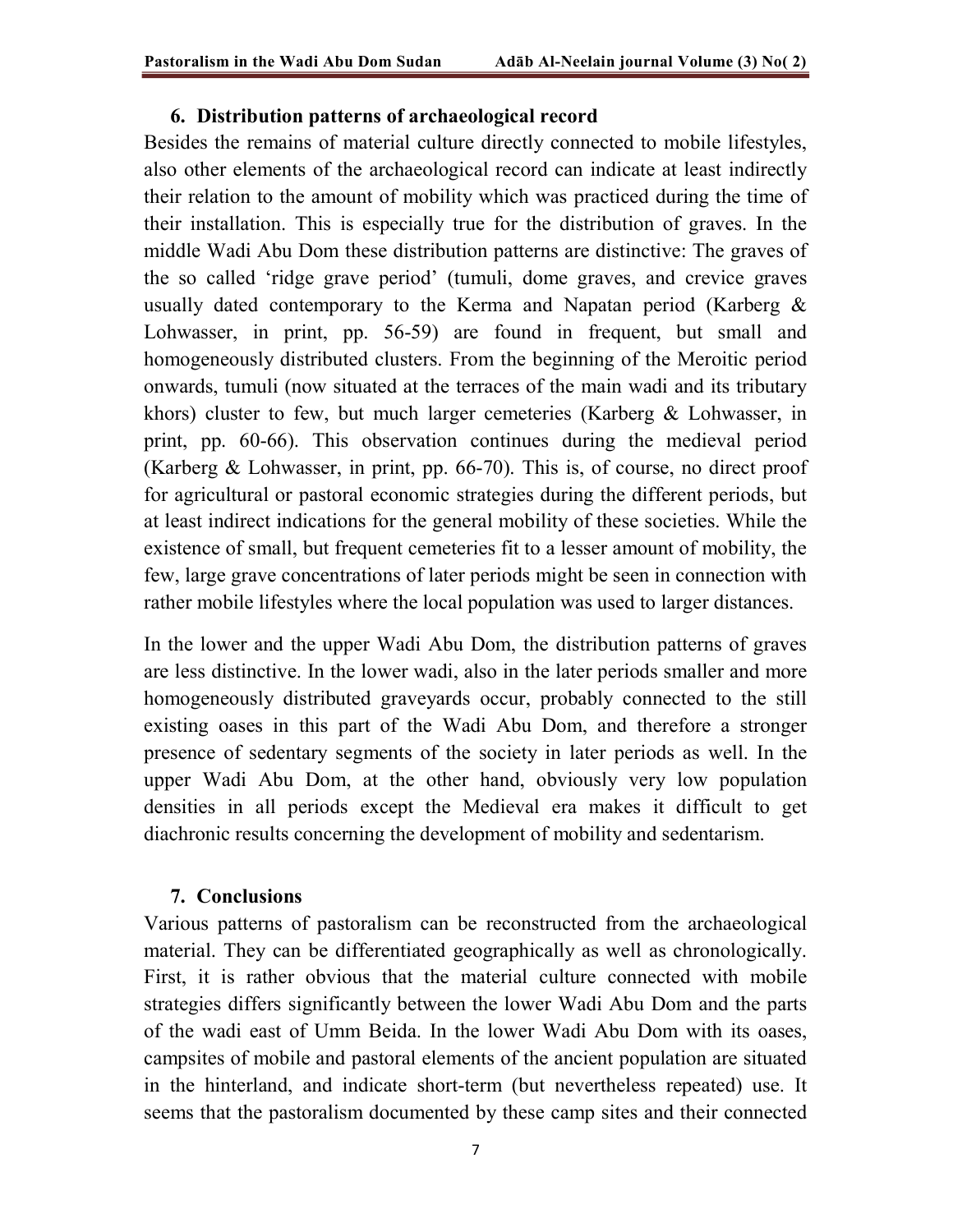path patterns was part of a tightly interconnected economical strategy with different land use patterns in the oases of the wadi bed and the hinterland. Interestingly, there are no obvious visible physical demarcations between agriculturally and pastorally used land. This might indicate that the social connections between people practicing pastoralism and agriculture were close enough that systems of immaterial social control were sufficient to moderate possible conflicts. This would have been the case when parts of the core families dwelling in the oases practiced pastoral strategies by driving livestock to the rangelands in order to make use of land resources that could not be irrigated.

In the middle and upper Wadi Abu Dom the archaeological record indicates more homogeneous land use patterns. Since no traces of oases or ancient water harvesting installations like *Hafirs* were found here, it seems that the general focus of the local economy was on pastoralism. Nevertheless, agriculture could also have been practiced on basic level if possible, but not necessarily connected with sedentary lifestyle.<sup>9</sup> In both cases despite the structure and distribution patterns of the campsites, no cultural or even ethnic differentiation between pastoral and sedentary groups can be derived from the material culture in the archaeological record.

Another differentiation concerning pastoralism and mobile lifestyles can be drawn by chronological means. Interestingly, neither any of the 'activity center campsites' of the lower nor the 'gravel bed campsites' of the middle and upper Wadi Abu Dom can be dated clearly earlier than the Post-Meroitic period, mostly they belong into the medieval epoch. The development of new types of camp sites – most probably documenting also new pastoral strategies – at the fringe between late antiquity and the early middle ages might correspond with the regional introduction of the camel, which is in most cases dated more or less into the same chronological framework. Nevertheless, comparisons of the ancient material culture with subsistence strategies of the recent population as well as the analysis of animal bones from the archaeological record (i.e. the medieval settlement 12204) indicated that – besides camels – small livestock like goats also played an important economic role.

In earlier times, especially the (late) Meroitic period represented by the elite settlement at El Tuweina, pastoralism also seems to have played an important role as indicated by the amount of animal bones in the kitchen debris – but in

<sup>&</sup>lt;sup>9</sup> Similar structures with mobile social groups practicing integrated economies connecting pastoralism and small scale, rain fed agriculture were ethnologically documented in the Bayuda (Schinkel, 1970, p. 161) as well as the Butana (Akhtar-Schuster, 1995, p. 67).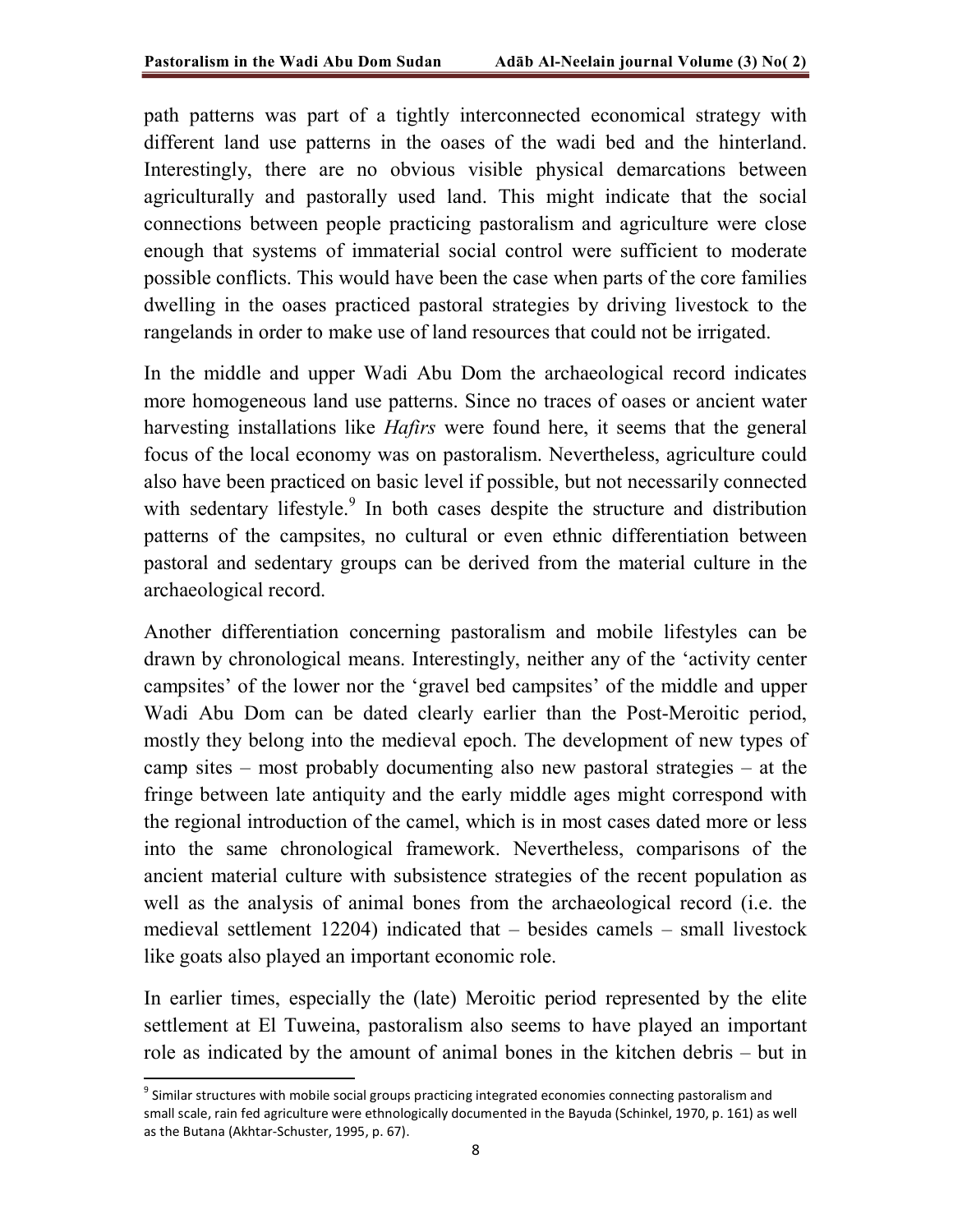this period, direct archaeological remains to be connected with pastoral strategies are still missing. In the middle Wadi Abu Dom, the distribution patterns of cemeteries might indicate a change from sedentary to more mobile lifestyles before the beginning of the Meroitic era. This could correspond to the general idea that pastoral animal husbandry as a specific economic strategy developed in central Sudan during the first millenium BC (Brass, 2015, p. 258).

Additionally, the mixture of livestock in the economy of this period, especially the role of cattle breeding, is still unclear. The integration of the 'Bayuda culture' into the northeast African 'cattle complex' cultures as already assumed for the hinterland cultures of the Meroitic Keraba (cf. (Karberg, 2017)) seems possible, but this assumption needs more research data for future verification or falsification.

Besides the reconstruction of pastoral elements in the ancient societies during different periods, also the role of mobile elements of the ancient population in long distance communication is another aspect of our research in the Wadi Abu Dom. At the beginning of 'Wadi Abu Dom Itinerary' project in 2009, the search for the so called Napatan and Meroitic 'king's road' was one of its main aims (Lohwasser, 2009, pp. 103-105). During the survey, it turned out that at least no direct installations to be expected at such a royal road – like caravanseries, hydreumata, fortified sites, or temples – were found along the course of the Wadi Abu Dom (Karberg & Lohwasser, in print, pp. 102-103). But this does not necessarily mean that the wadi did not play any role in long distance communication. If these communication patterns are not understood as a linear trunk road, but as a network shaped system, the mobile elements of the indigenous population could have functioned as experts for trade and transport. Therefore, long distance communication in such a scenario would have been not a direct, but an indirect one. Analogies for such indirect trade networks can be found, for example, in Roman North Africa (Law, 1967, pp. 192-193). For these economical concepts, recent research points out that the expertise of mobile local population elements for long distance trade should not interpreted as an independent enterprise besides a pastoral basis of the subsistence economy, but indeed as a fully integrated economical system where direct subsistence production, external exchange of surplus production of pastoral goods, and an integration of foreign products into such exchange systems are closely connected to each other (Scheele, 2017, pp. 58-60).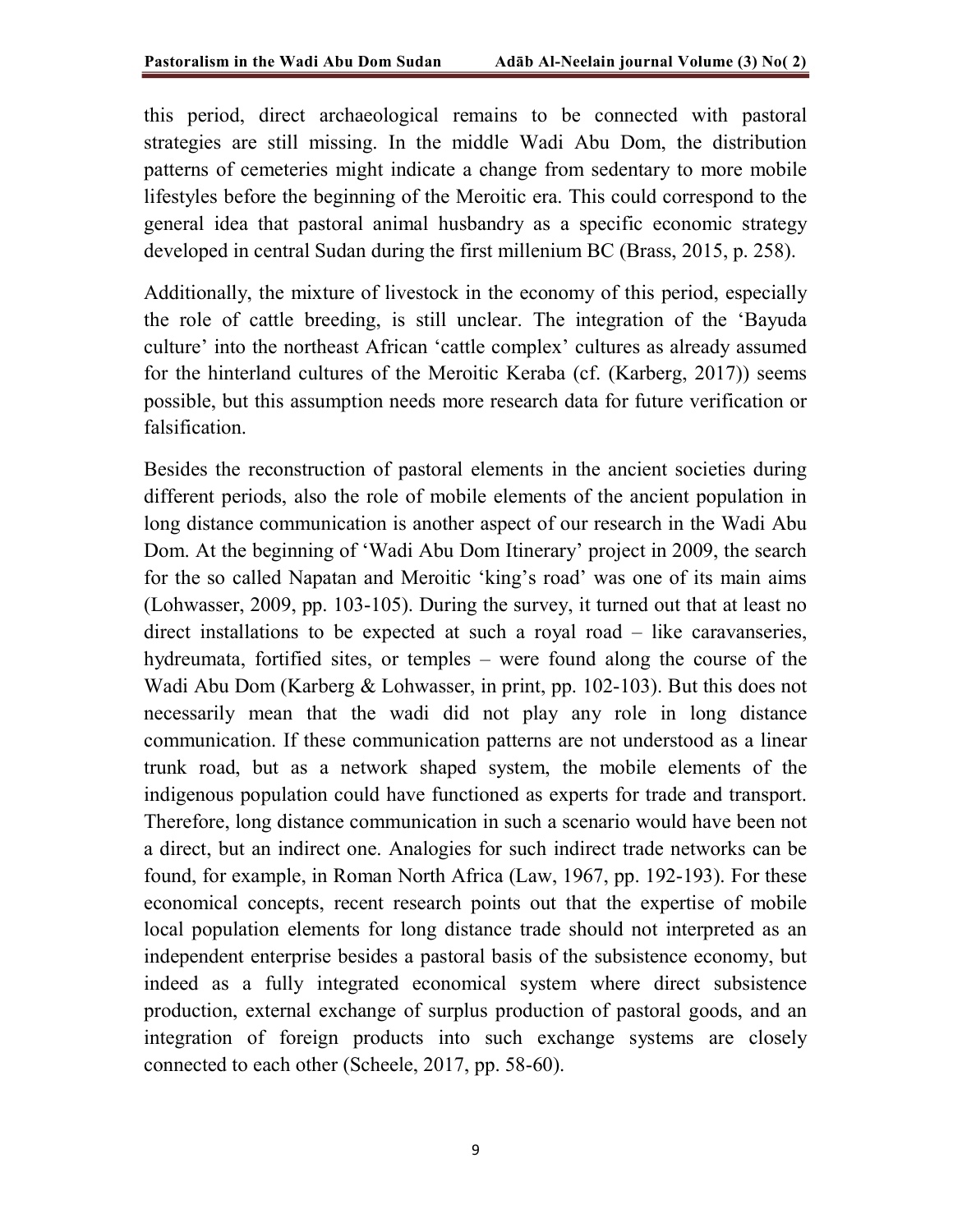If the mobile population of the ancient Bayuda practiced similar economical strategies as the inhabitants of the deserts of Roman North Africa, the question arises which products were parts of the external exchange processes. Since in the graves and settlements excavated in the Wadi Abu Dom so far no significant amount of products was found that were clearly imported, they can have been only consumables or organic material, not visible in the archaeological context. The products of the ancient exchange networks in the Western Sahara were salt, but also grain, dates, and pastoral products (Scheele, 2017, pp. 57-58). A significant amount of salt as trade good along the Wadi Abu Dom seems rather unlikely, but dates, grain and pastoral products could have been exchanged between the oasis dwellers of the lower wadi and the pastoral groups of the middle wadi. Especially in the medieval period, also the upper wadi could have been incorporated into these exchange networks. Until now, no traces of the exchange of larger amounts of such consumable products were found in archaeological contexts. Some room structures at the settlement complex of El Tuweina were earlier interpreted as storage rooms (Eigner & Karberg, 2013, pp. 56-57), but according to recent excavations, they seem to have been used as living quarters.

Therefore, mobile and pastoral components of the ancient economy in the area of the Wadi Abu Dom seem to have been part of highly integrated micro- and macro-economic concepts. They included tight interconnections between agricultural and pastoral production where irrigation or rain-fed agriculture was possible. Additionally, we reconstruct exchange processes of pastoral and agricultural products on short-range level (i.e. between independent pastoral groups and groups practicing pastoral-agricultural mix economy) as well as middle-range level (i.e. as far as into the Nile valley). The role of product exchange especially over middle ranges need further investigation, for example by archaeo-botanical analyses, but the actual survey and excavation data already indicate the importance of changing mobile-pastoral lifestyle patterns in the Wadi Abu Dom as part of a highly integrated, mutually interdependent cultural and economic system.

#### Bibliography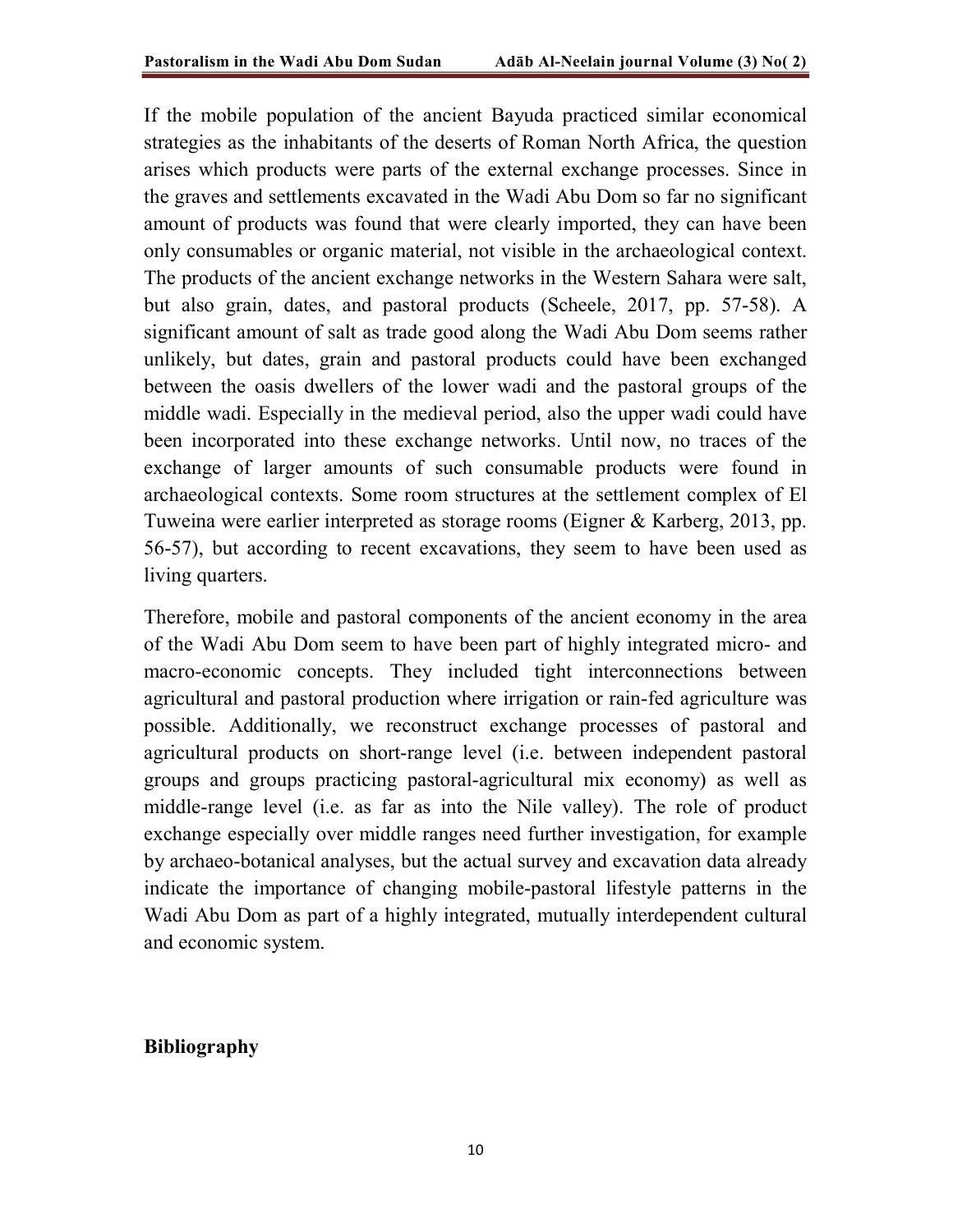Akhtar-Schuster, M., 1995. Degradationsprozesse und Desertifikation im semiariden randtropischen Gebiet der Butana, Republik Sudan. Göttingen: Goeltze.

Brass, M., 2015. Interactions and Pastoralism Along the Southern and Southeastern Frontiers of the Meroitic State, Sudan. Journal of World Prehistory, Vol. 28, p. 255–288.

Eigner, D. & Karberg, T., 2013. W.A.D.I. 2013 – Die Bauaufnahme der Ruinen von El Tuweina. Der Antike Sudan. MittSAG, Vol. 24, pp. 51-58.

Herskovitz, M., 1926. The Cattle Complex in East Africa. American Anthropologist, 28(1), pp. 230-272.

Karberg, T., 2017. Cattle in the Meroitic Hinterland Exemplified by Archaeological Record from Musawwarat es Sufra. In: E. Fantusani & M. Baldi, Eds. The Fifth Day for Nubian Studies. Rom: Scienze e Lettre, pp. 105-116.

Karberg, T. & Lohwasser, A., in print. The Wadi Abu Dom Itinerary (W.A.D.I.) Survey Project. In: A. Lohwasser, T. Karberg & J. Auenmüller, Eds. Bayuda Archaeology. Proceedings of the First International Archaeological Bayuda Conference. Wiesbaden: Harrassowitz.

Law, R. C. C., 1967. The Garamantes and Trans-Saharan Enterprise in Classical Times. The Journal of African History, 8(2), pp. 181-200.

Lohwasser, A., 2009. Ein archäologischer Survey an der Mündung des Wadi Abu Dom, Bayuda. Der Antike Sudan. MittSAG, Vol. 20, pp. 101-115.

Lohwasser, A., Eger, J. & Karberg, T., 2015. Das Projekt Wadi Abu Dom Itinerary (W.A.D.I.). Kampagne 2015. Der Antike Sudan. Mitteilungen der Sudanarchäologischen Gesellschaft zu Berlin e.V., Vol. 26, pp. 109-122.

Saidel, B. A., 2001. Abandoned Tent Camps in Southern Jordan. Near Eastern Archaeology, 64(3), pp. 150-157.

Scheele, J., 2017. The Need for Nomads. Camel Herding, Raiding, and Saharan Trade and Settlement. In: D. Mattingly, . V. Leitch, C. Duckworth & A. Cuénod, Eds. Trade in the Ancient Sahara and Beyond. Cambridge: Cambridge University Press, pp. 55-79.

Scheibner, T., 2014. Entstehung, Ursprung und Nutzung – Die Hafire in Musawwarat es-Sufra und in der Keraba als Wirtschaftsbauten. In: A.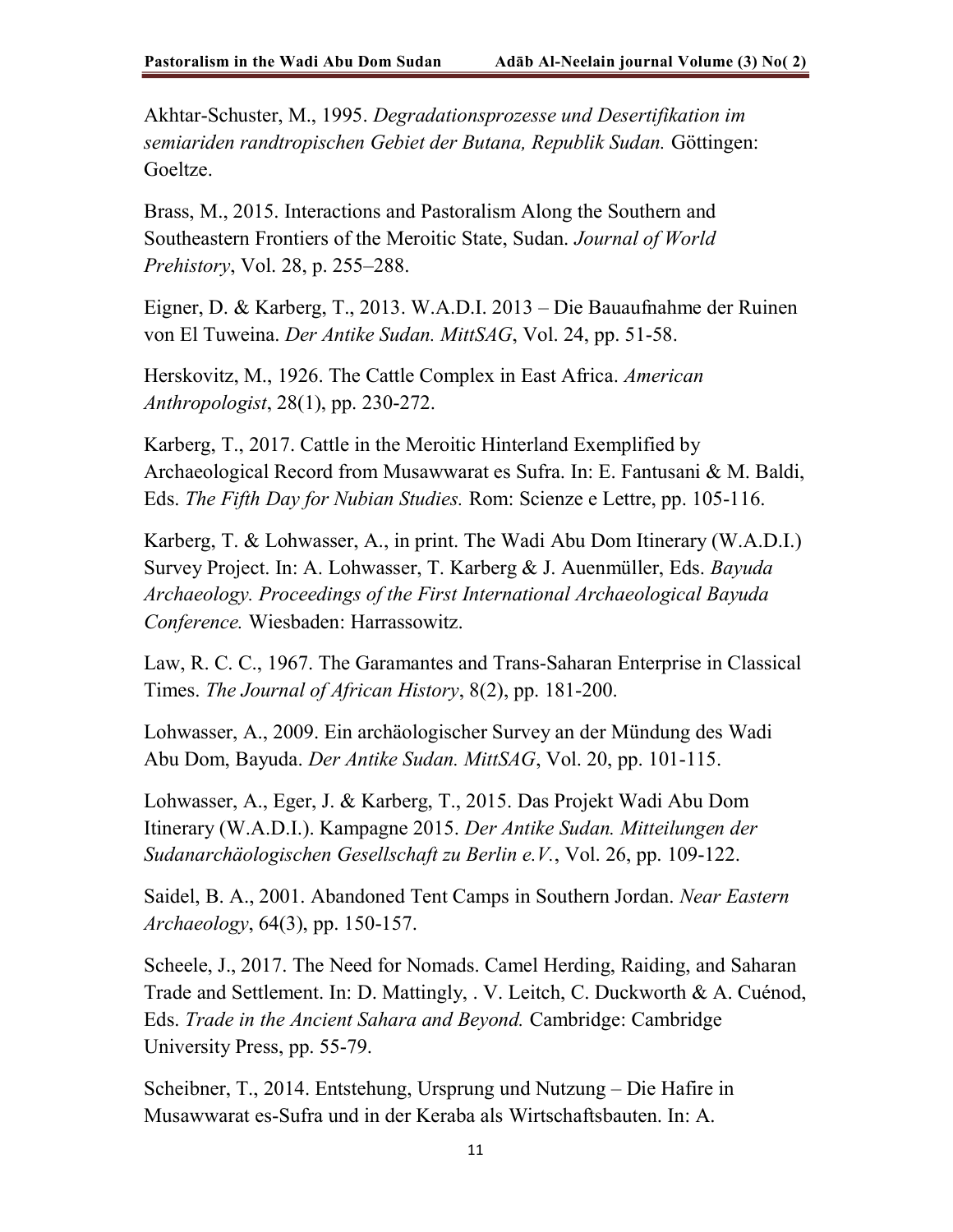Lohwasser & P. Wolf, Eds. Ein Forscherleben zwischen den Welten. Zum 80. Geburtstag von Steffen Wenig. Berlin: Sudanarchäologische Gesellschaft zu Berlin e.V., pp. 299-322.

Schinkel, H.-G., 1970. Haltung, Zucht und Pflege des Viehs bei den Nomaden Ost- und Nordostafrikas. Veröffentlichungen des Museums für Völkerkunde Leipzig 21. Berlin: Akademie-Verlag.

Tschernig, J. & Shamsalola, L., in print. So-Called Gravel Beds: Assessing Function Through Experiments. In: A. Lohwasser, T. Karberg & J. Auenmüller, Eds. Bayuda Studies. Proceedings of the First International Conference on the Archaeology of the Bayuda Desert in Sudan. Wiesbaden: Harrassowitz, pp. 157- 169.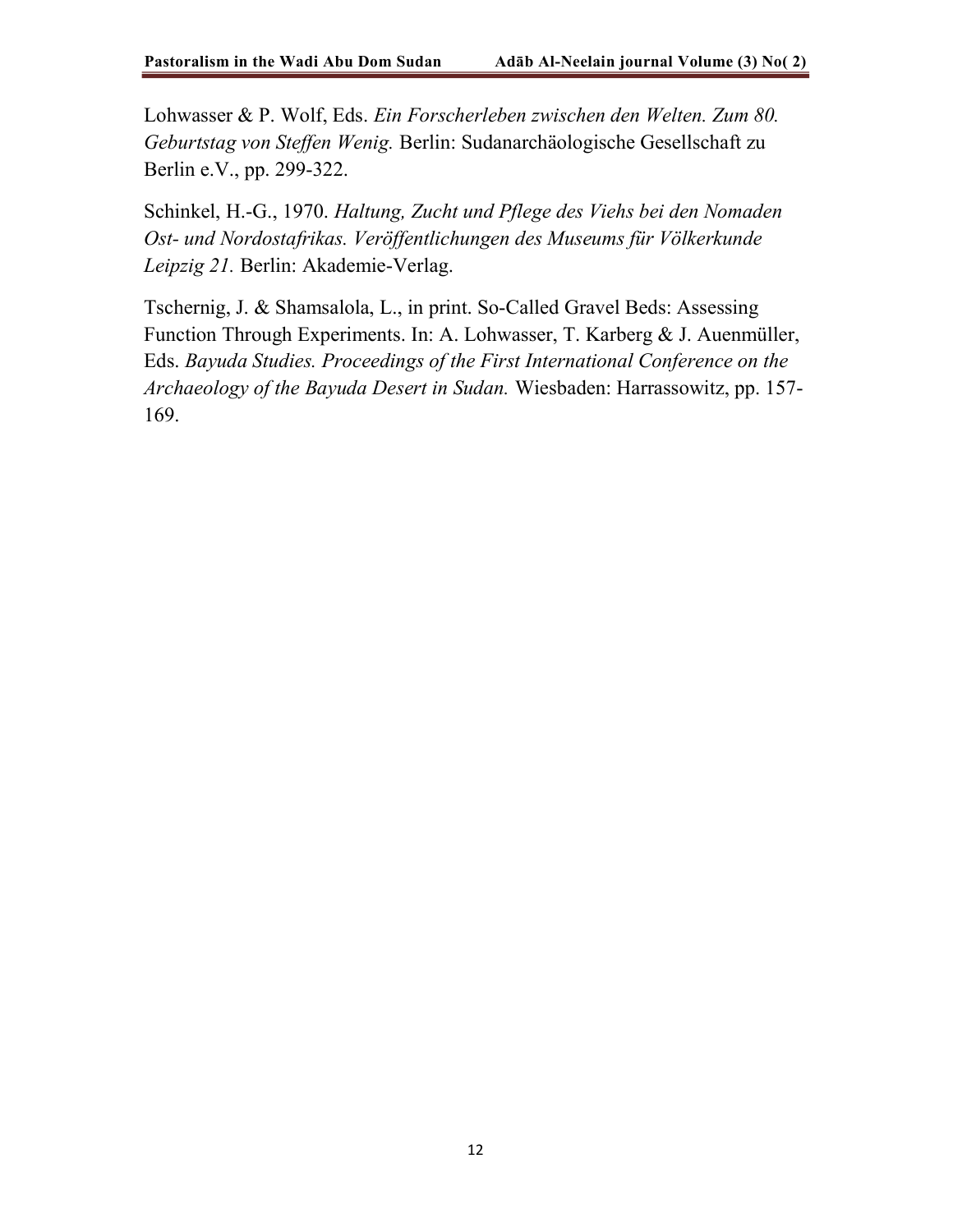

Fig. 1: Distribution of different categories of camp sites in the Wadi Abu Dom



Fig. 2: 'Gravel bed campsite' 5348-9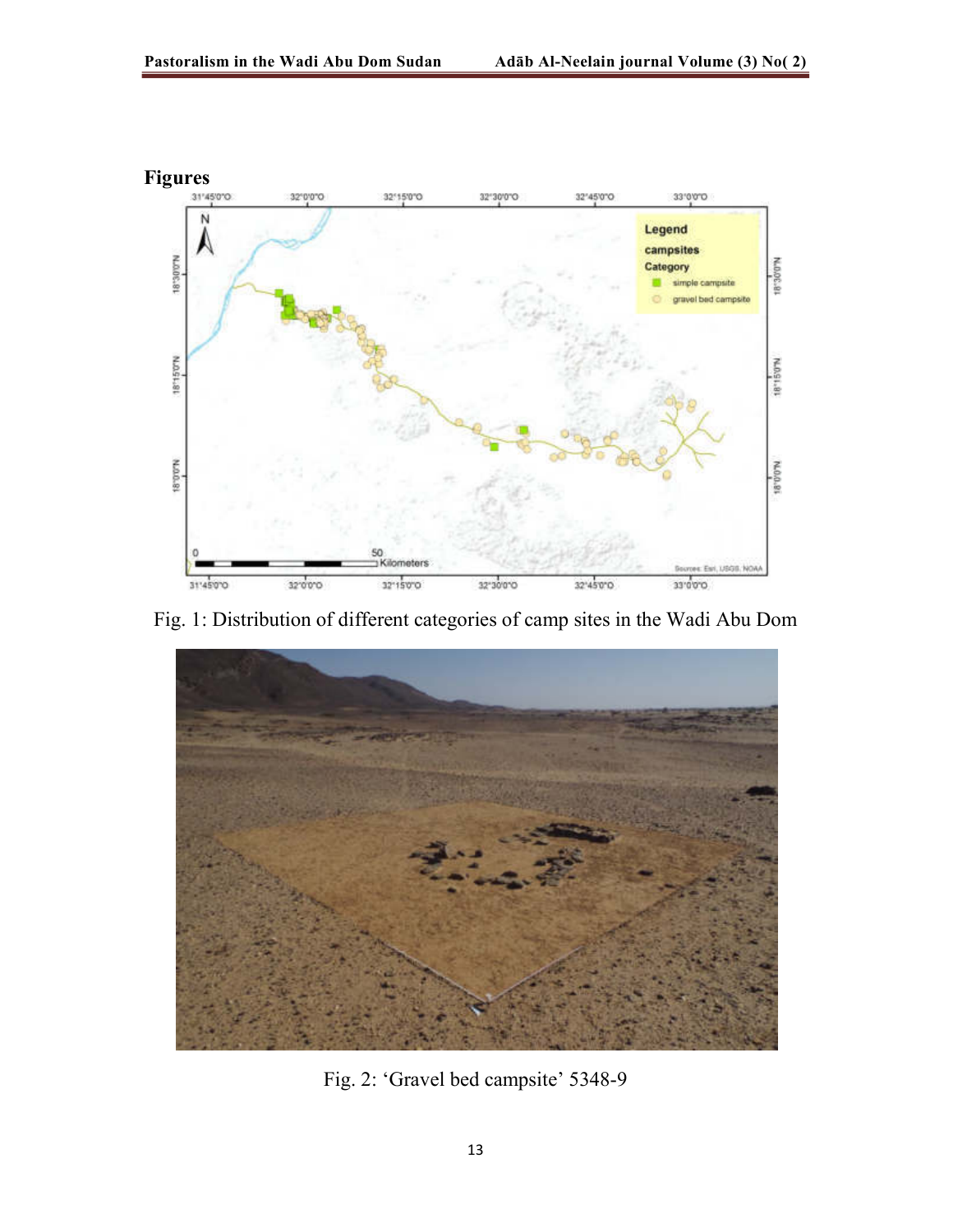

Fig. 3: Path relics near the Wadi Abu Dom



Fig. 4: Hut 5 at medieval settlement site 12204; close to the entrance pit with animal bones